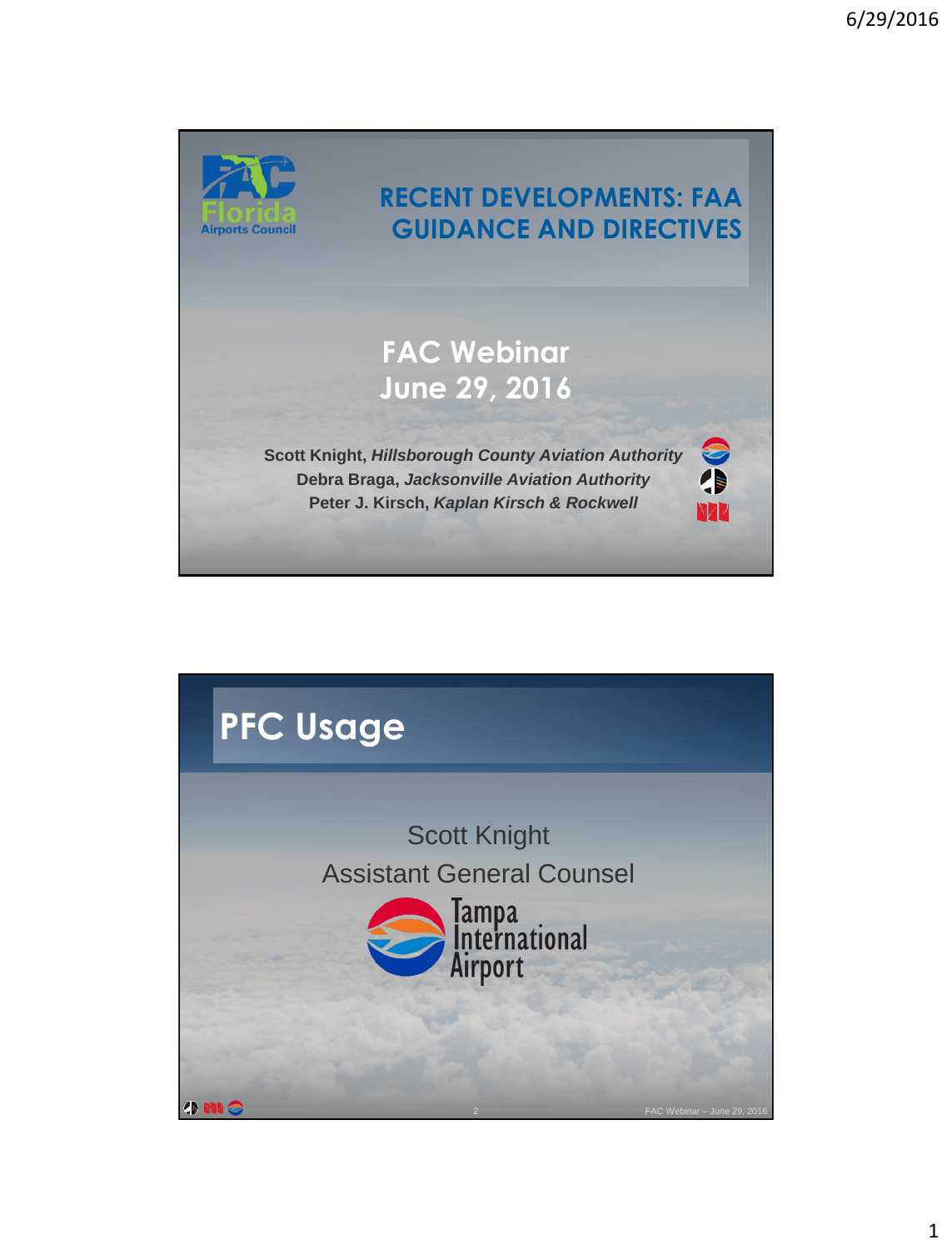#### **PFC Funding for Ground Access Projects**



- 1. The road or facility may only extend to the nearest public highway or facility of sufficient capacity to accommodate airport traffic;
- 2. The access road or facility must be located on the airport or within a right-of-way acquired by the public agency; and
- 3. The access road or facility must exclusively serve airport traffic

#### **PFC Funding for Ground Access Projects**

FAA requested comments on proposed change that would permit on-airport, rail access projects to be funded with PFC revenue, even if do not exclusively serve airport traffic

> <sup>−</sup> Enhances FAA statutory obligation to encourage the "development of intermodal connections at airports" - 49 U.S.C. §47101(a)(5)

> > 4 FAC Webinar – June 29, 2016

<sup>−</sup> 3 possible alternatives: 1) Incremental Cost Comparison, 2) Separate System Comparison, and 3) Prorated Costs

**ONIC** 

**ONIC**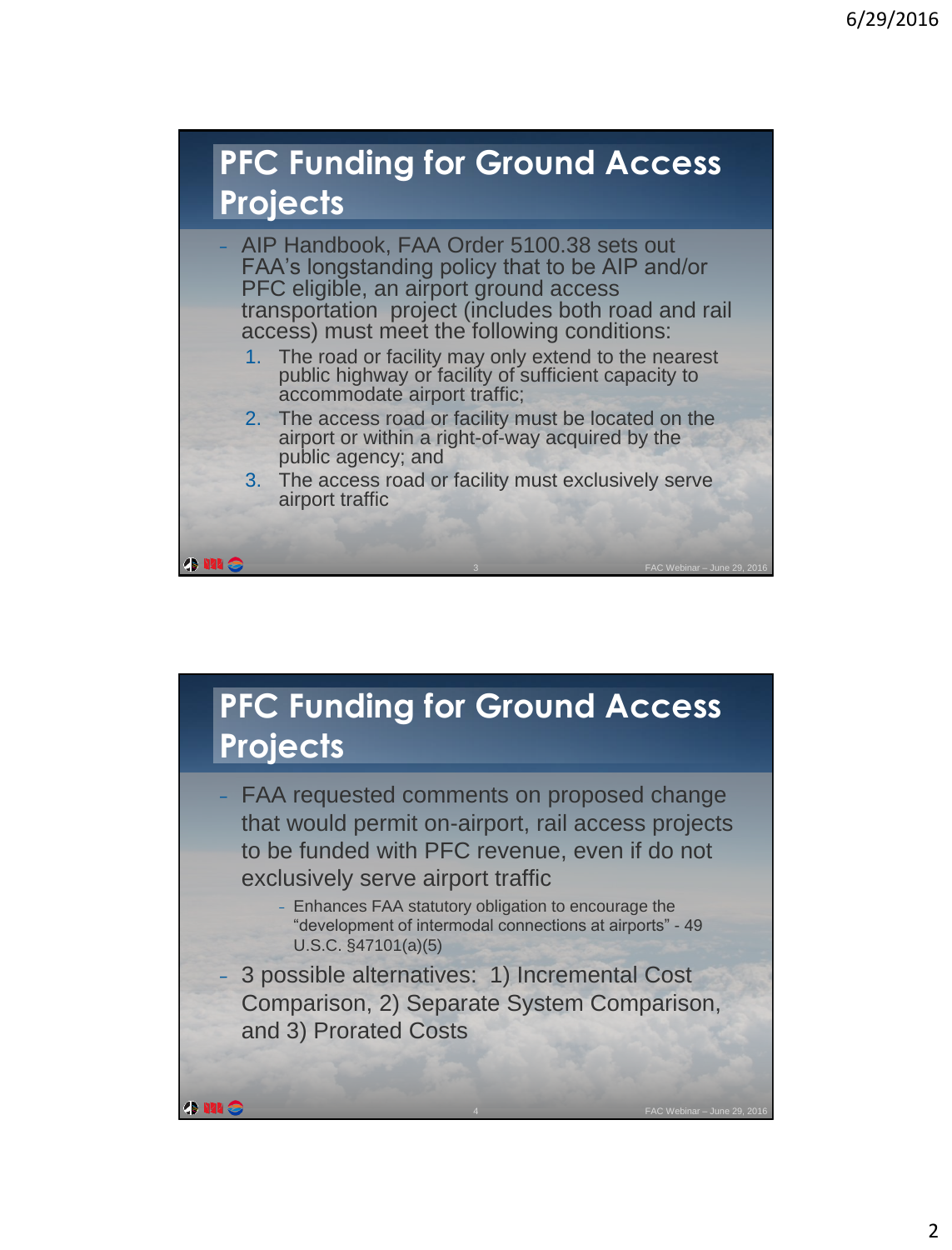#### **Incremental Cost Comparison**

- Any additional cost associated with constructing track that runs through an airport, as opposed to an alignment which bypasses an airport, would be eligible for PFC funding
- Benefits no one but airport passengers and employees

**IN 1989** 

- Public agency demonstrates that rail line would be built from Point A to Point B regardless of whether airport station is added
- Compares actual cost needed to serve airport passengers and employees against cost of PFC project (airport station)
- <sup>−</sup> If not for service to airport, track alignment (Section C-D) would typically be shorter, straighter, and less expensive than that of design that includes airport station (C-A1-Airport Station-B1-D)
- <sup>−</sup> Approximate incremental cost to serve airport is difference between track cost to serve airport (C-A1-Station-B1-D) and cost if track did not deviate to serve the airport (C-D)
- <sup>−</sup> Incremental cost represents costs needed to directly benefit airport passengers and employees and forms basis of PFC eligibility
- Key: only trackage on airport property (A1-Airport Station-B1) is eligible for PFC funding

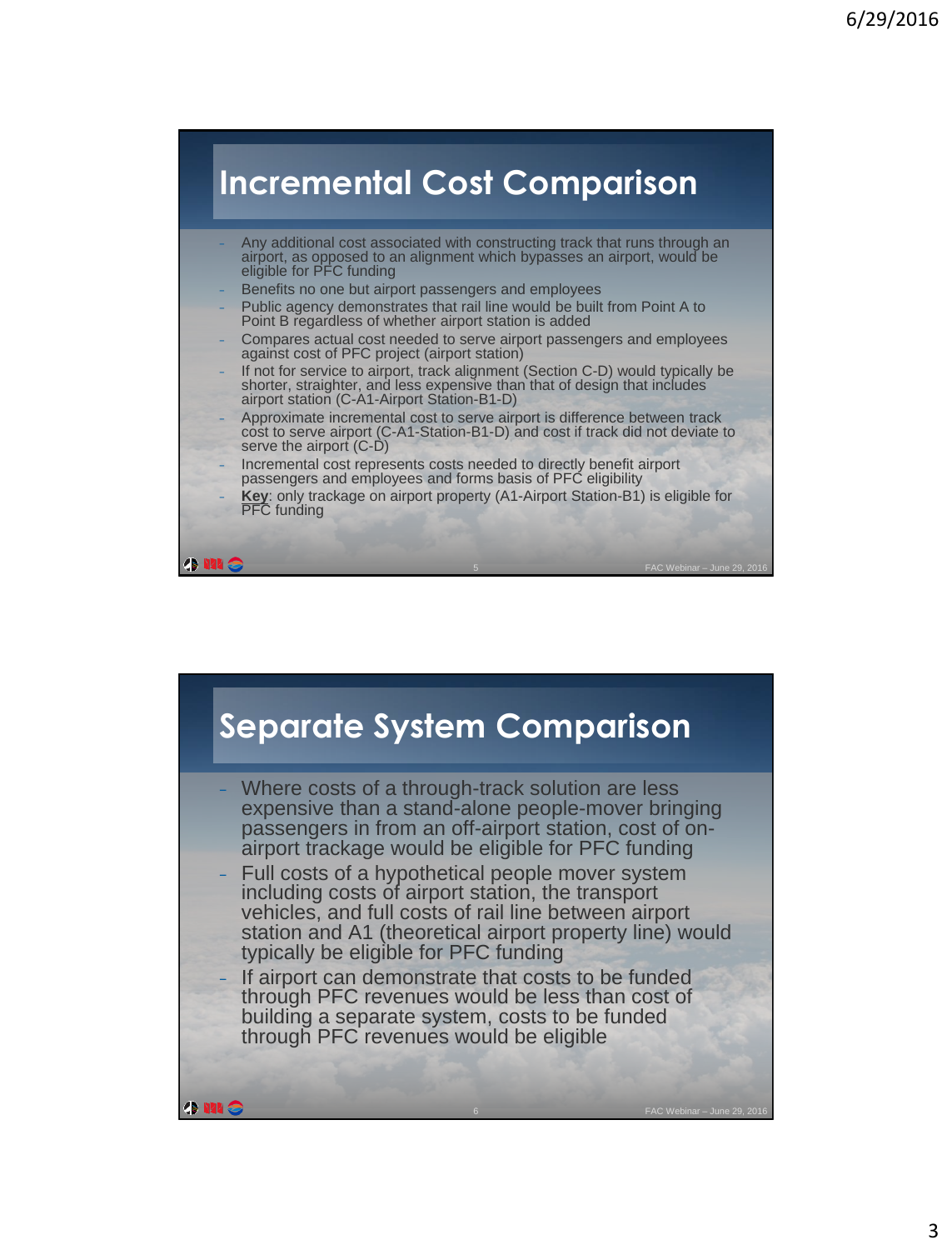#### **Prorated Costs**

 $\bullet$  MI  $\epsilon$ 

- Prorates costs of the trackage on airport property based on ridership forecast
- If airport can demonstrate that costs to be funded through PFC revenues would be no more than the prorated costs of trackage on airport property, based on ridership forecasts and percentage representing passengers and employees utilizing airport, then those costs could be considered eligible

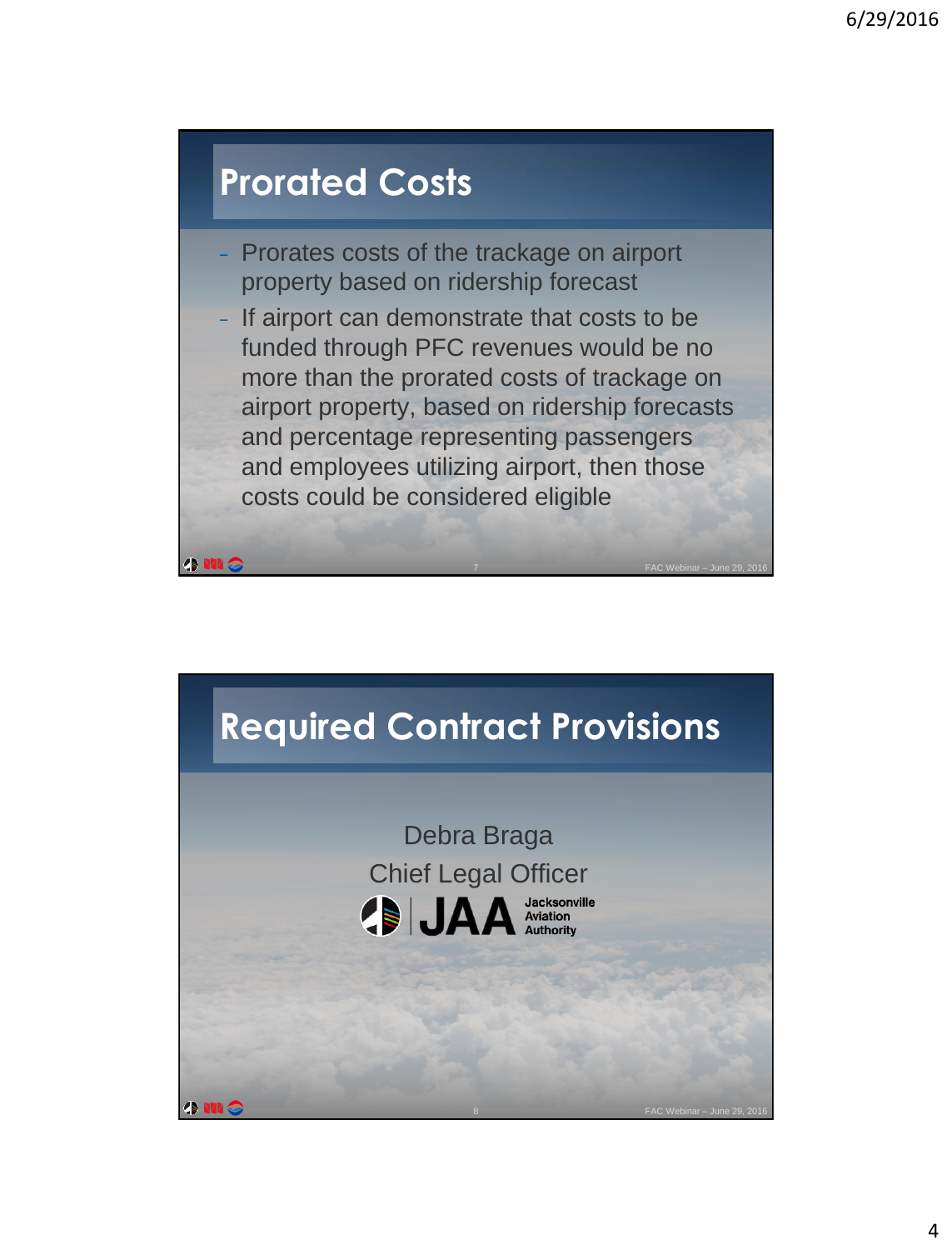#### **FAA Guidance on Required Contract Provisions for Obligated Sponsors**

- Federal laws and regulations require that recipients of federal assistance (Sponsors) include specific contract provisions in certain contracts, requests for proposals, or invitations to bid
- <sup>−</sup> Requirement established when Sponsor accepts AIP grant assurances
	- <sup>−</sup> Contract includes subcontracts

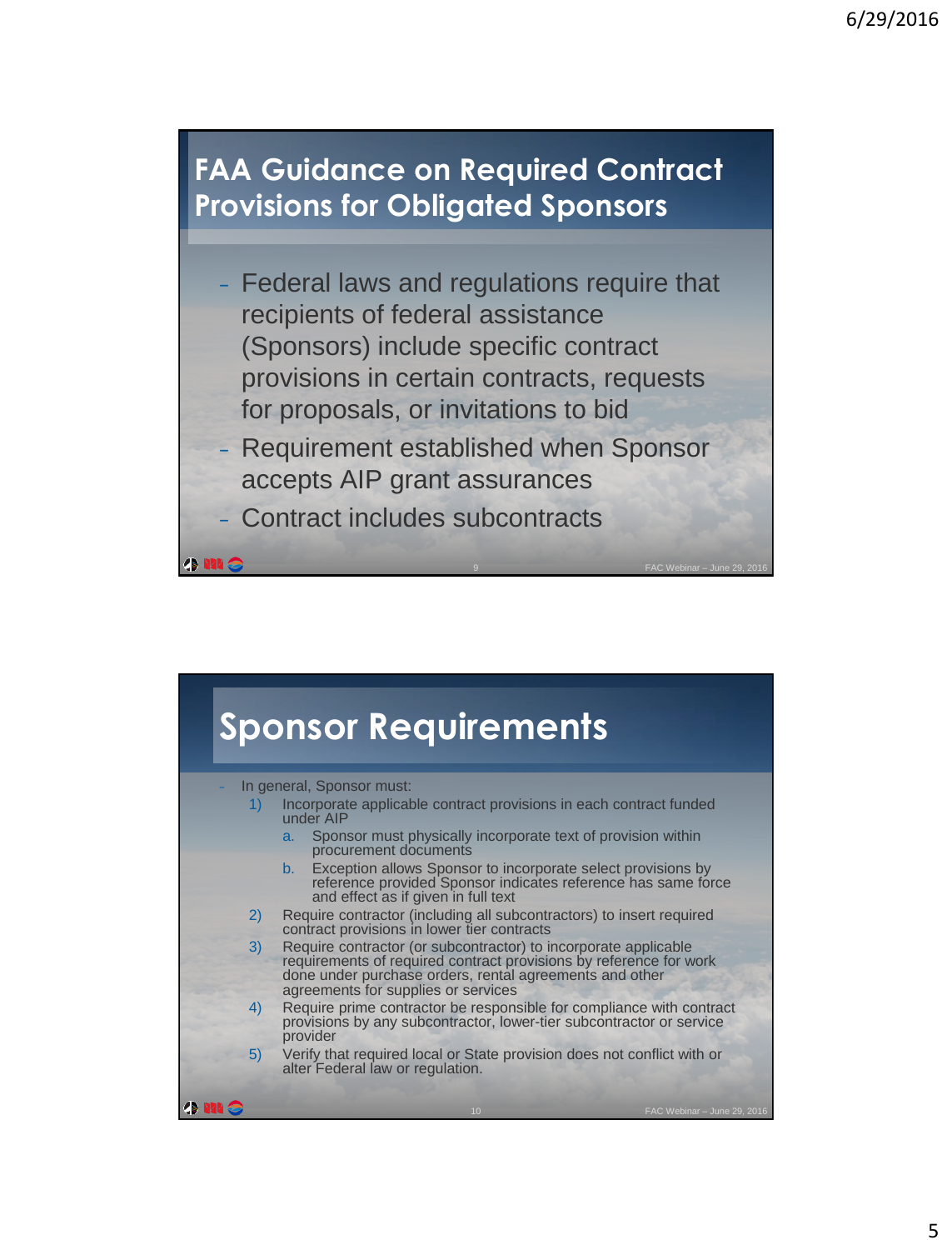

# **Requests for Bids and Notice to Bidders**

- Sponsor may incorporate certain provisions by reference in Request for Bids or Notice to Bidders rather than including entire text of provision
- <sup>−</sup> Provisions that can be incorporated by reference are:
	- <sup>−</sup> 1) Buy American Preference
	- <sup>−</sup> 2) Foreign Trade Restriction
	- <sup>−</sup> 3) Davis Bacon
	- <sup>−</sup> 4) Affirmative Action
	- <sup>−</sup> 5) Government-wide Debarment and Suspension
	- <sup>−</sup> 6) Government-wide Requirements for Drug-free **Workplace**

12 FAC Webinar – June 29, 2016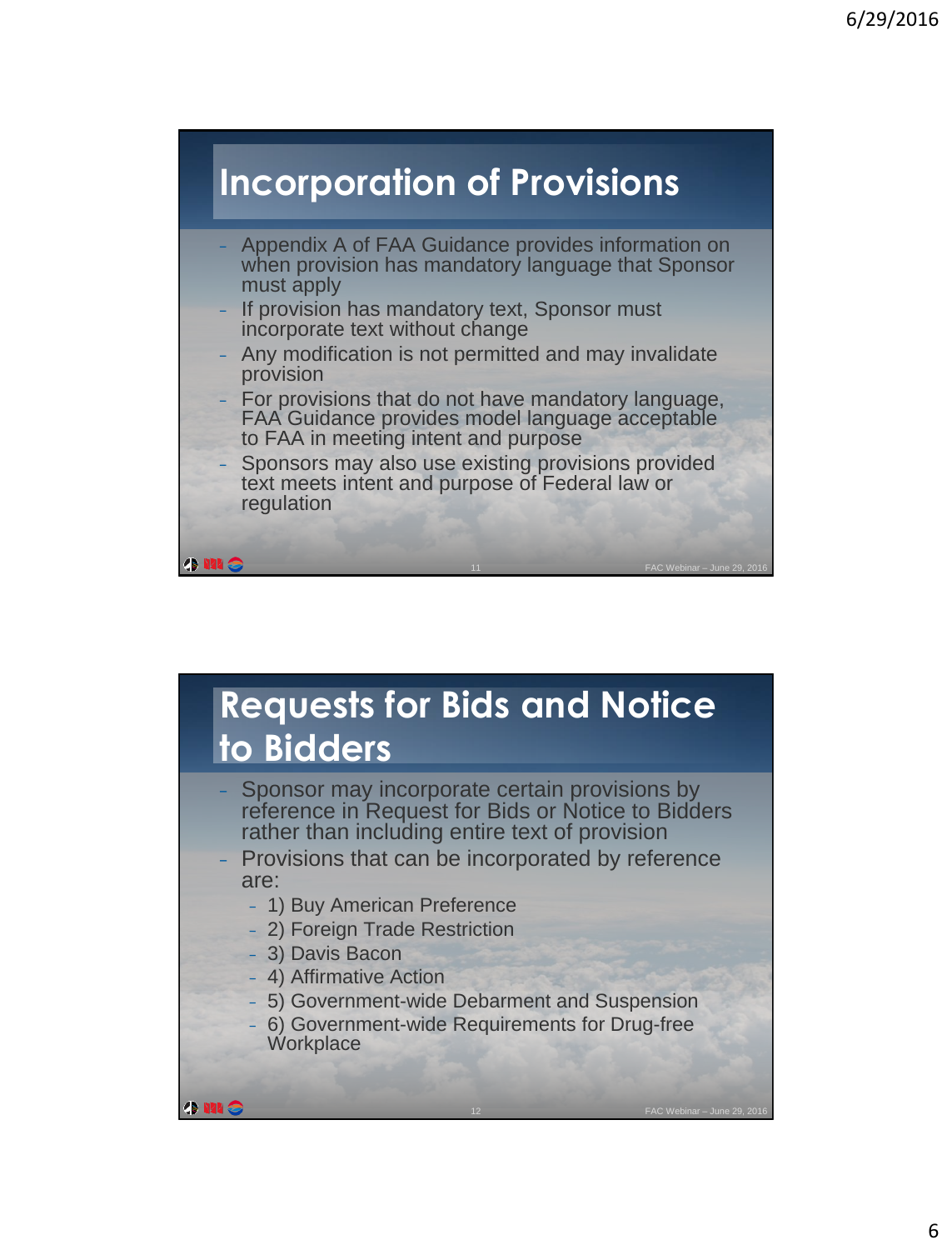## **Failure to Comply**

- Failure to incorporate required provisions will jeopardize AIP eligibility of Sponsor's project
- <sup>−</sup> Contractor failure to comply with required provisions may be sufficient grounds to:
	- <sup>−</sup> 1) Withhold progress payments or final payment;
	- <sup>−</sup> 2) Terminate the contract for cause;
	- <sup>−</sup> 3) Seek suspension/debarment; or
	- <sup>−</sup> 4) Take other action determined to be appropriate by Sponsor or FAA

### **Recent Changes**

<sup>−</sup> FAA Guidance revised on January 29, 2016 to enhance user understanding of use and applicability and add suggested provisions for "Termination for Cause", "Recovered Materials", and "Seismic Safety"

14 FAC Webinar – June 29, 2016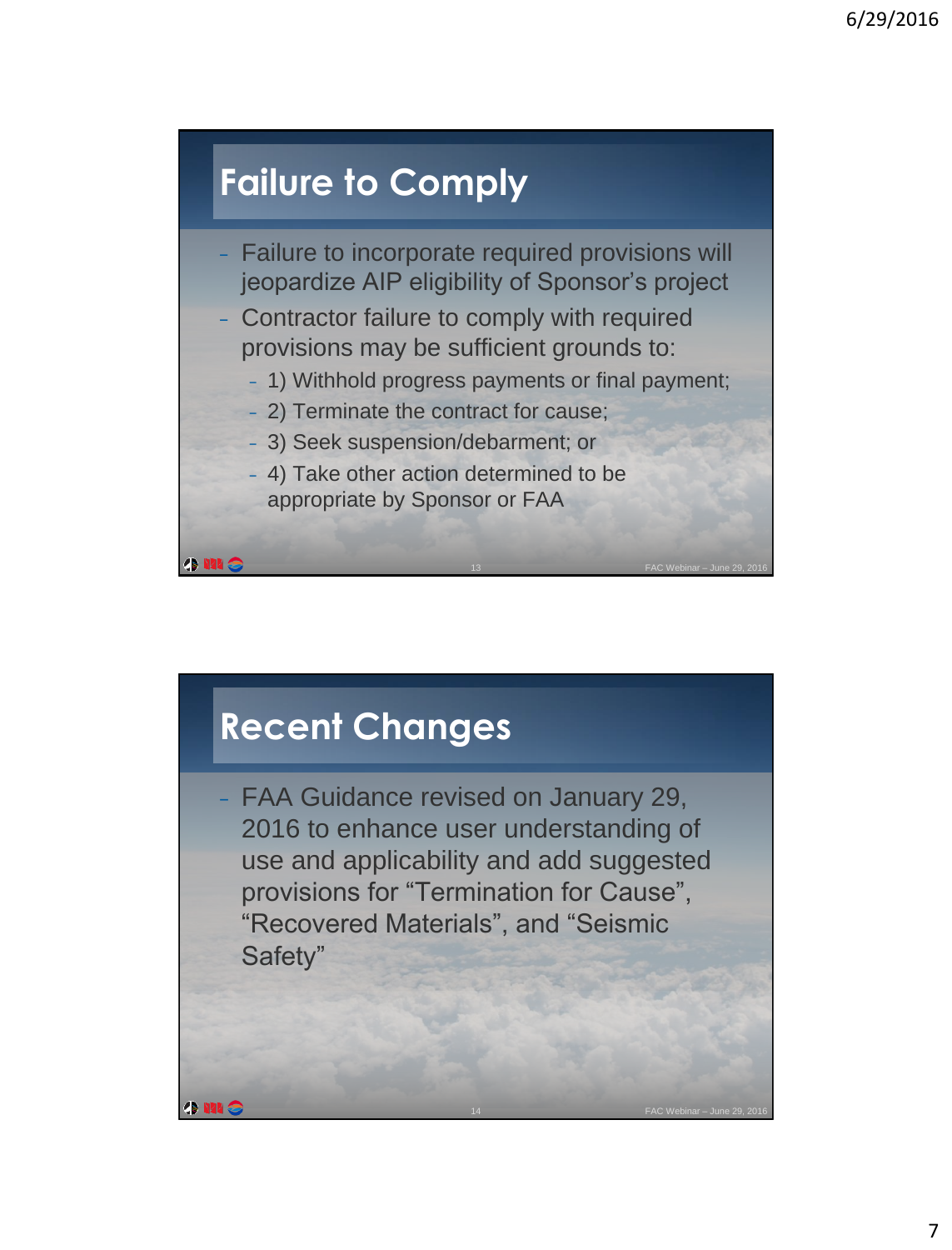

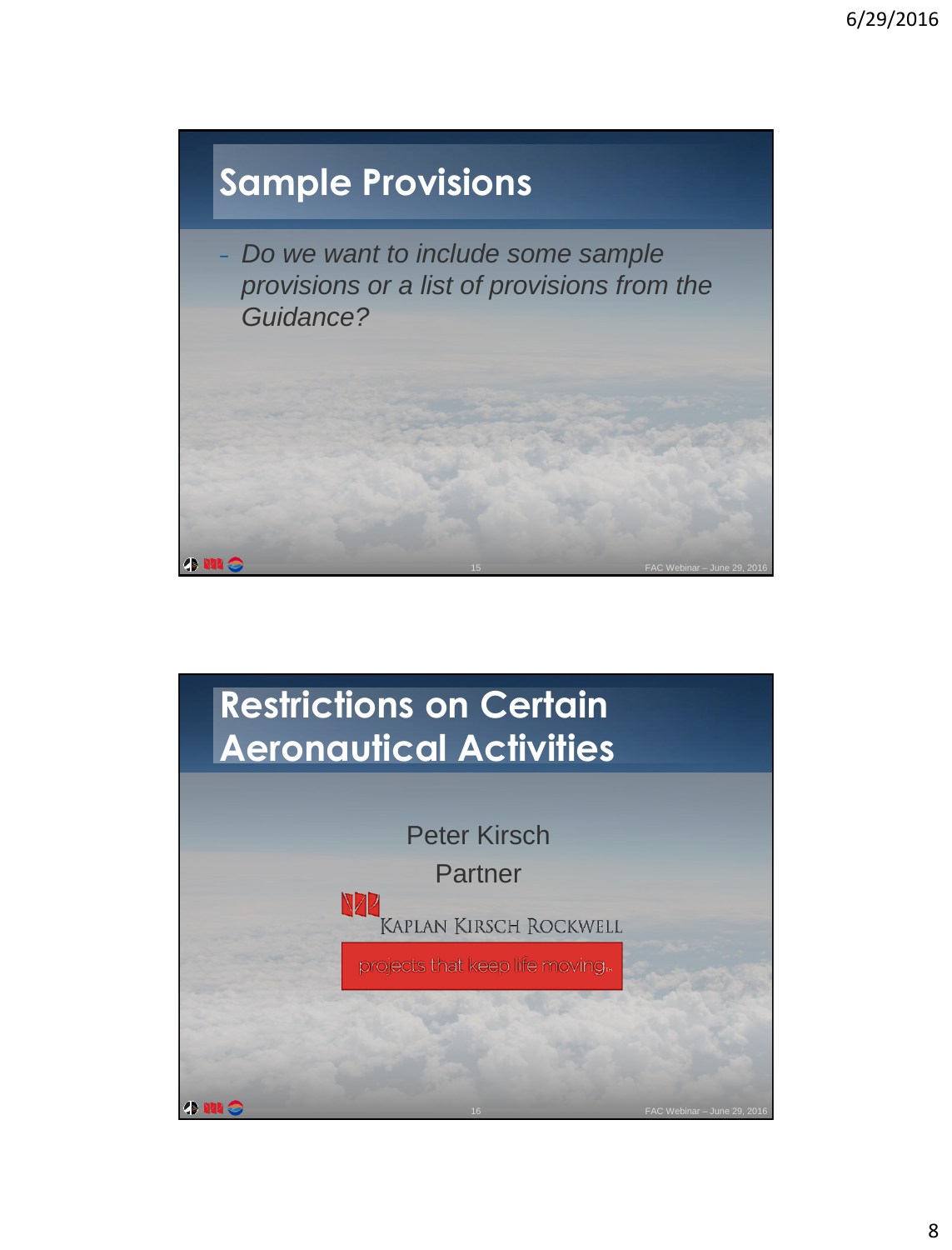

## **Grant assurance obligation**

"The sponsor of an airport developed with federal financial assistance is required to operate the airport for the use and benefit of the public and to make it available to all types, kinds, and classes of aeronautical activity on reasonable terms, and without unjust discrimination. . . .

". . .sponsor may prohibit or limit any given type, kind, or class of aeronautical use of the airport if such action is reasonable and necessary for the safe operation of the airport . . ."

**ONIS** 

18 FAC Webinar – June 29, 2016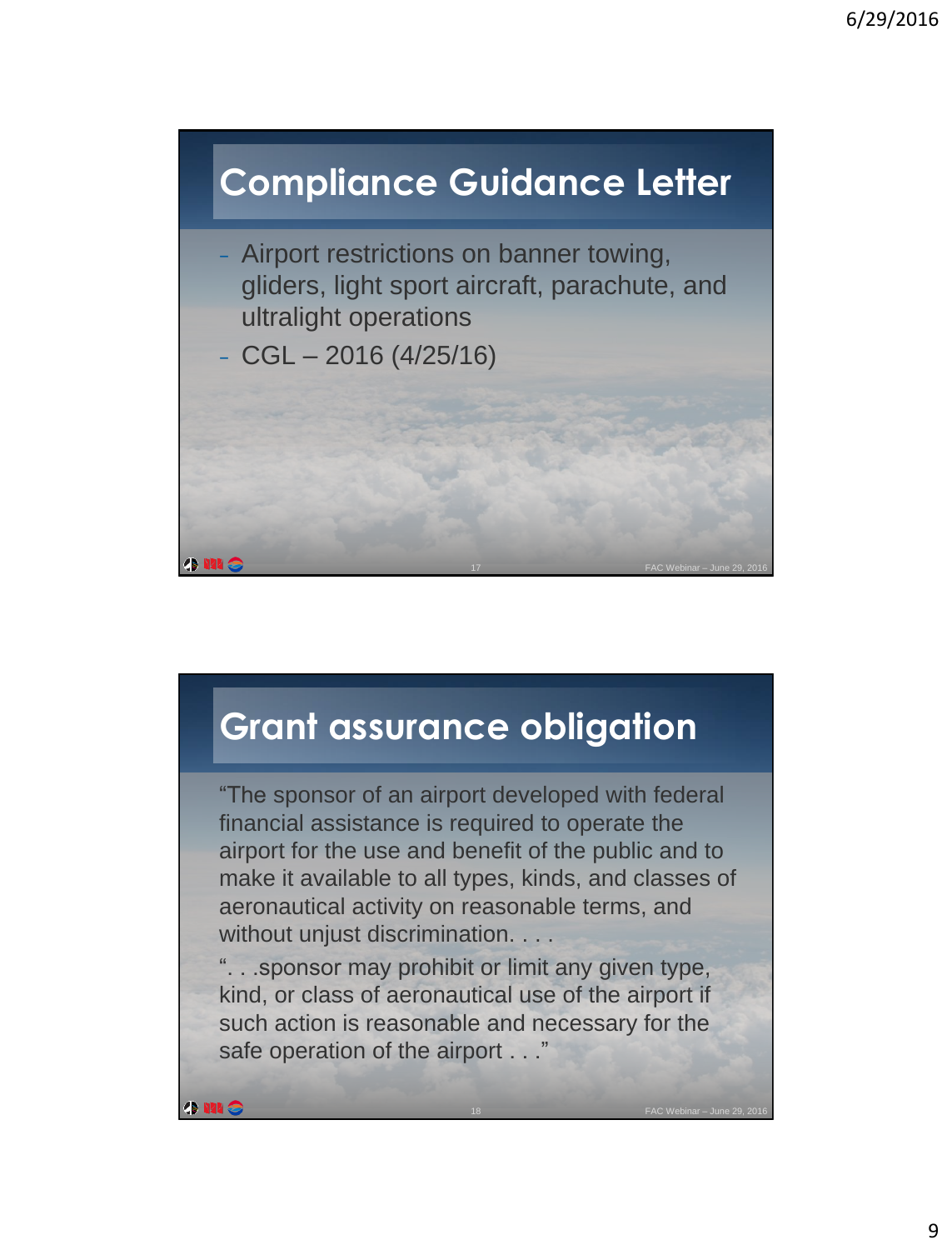

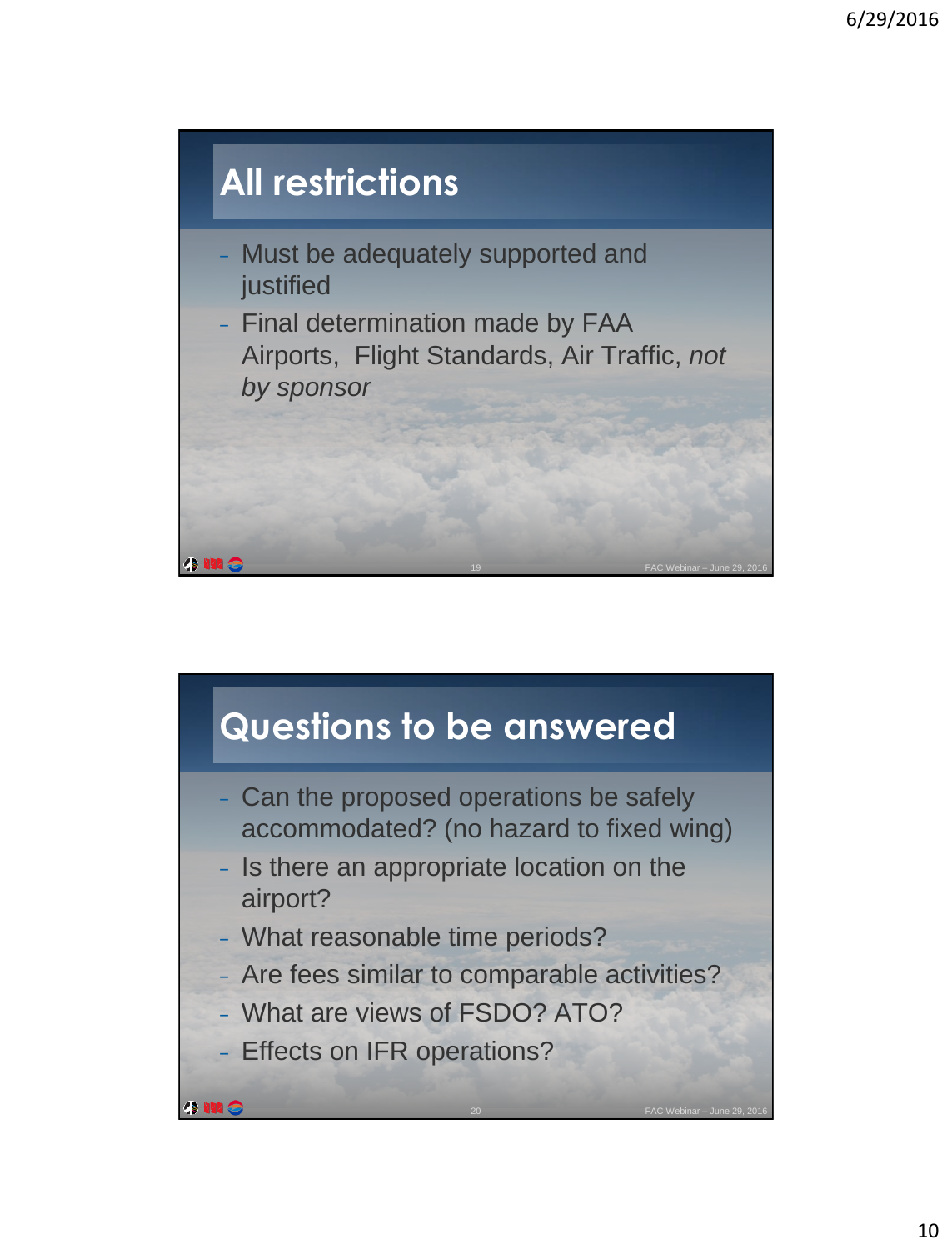

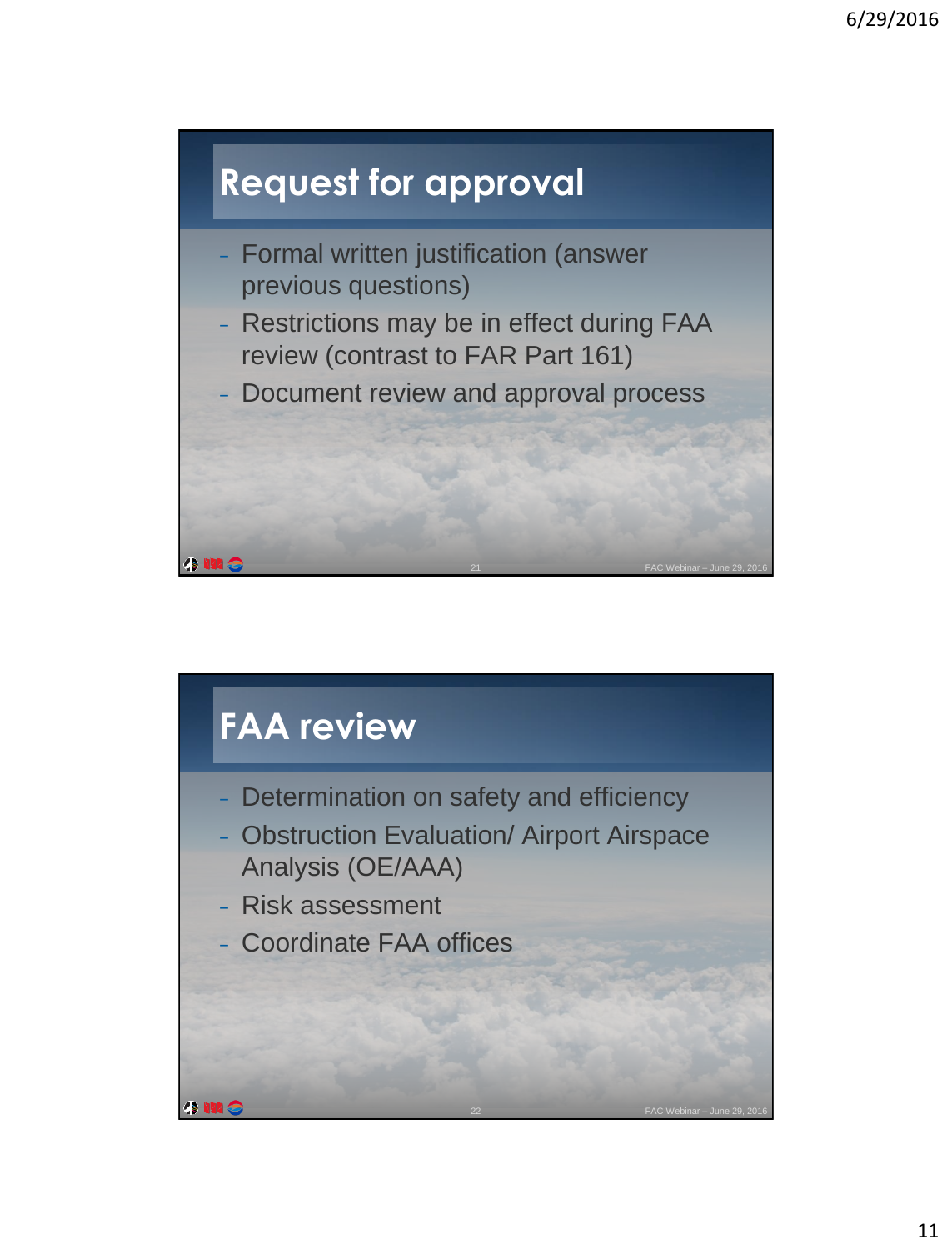## **Final Policy on Hangar Use**

- <sup>−</sup> Draft policy 2014
- <sup>−</sup> Thousands of comments from airports, users
- <sup>−</sup> Final policy June 15 (effective 7-1-17)
- <sup>−</sup> Made revisions to address concerns by users and sponsors

#### **Hangar use**

<sup>−</sup> Changed standard from *incidental or deminimis use* to *interference:*

**If the presence of non-aeronautical items in a hangar does not interfere with [obligations to use aeronautical facilities for aeronautical purposes], then the FAA will generally not consider the presence of those items to constitute a violation of the sponsor's obligations**

24 FAC Webinar – June 29, 2016

 $\bullet$   $\mathbf{m}$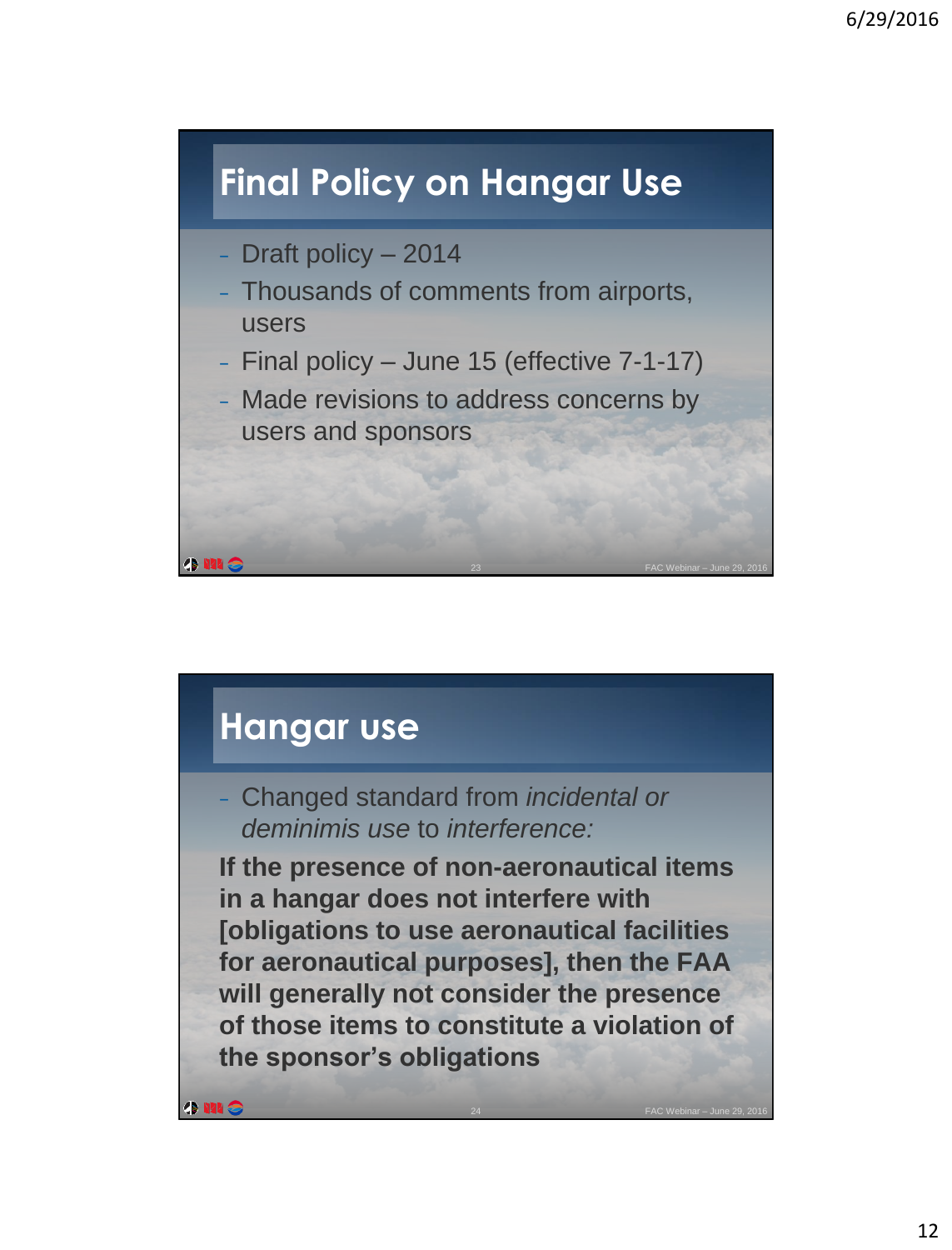